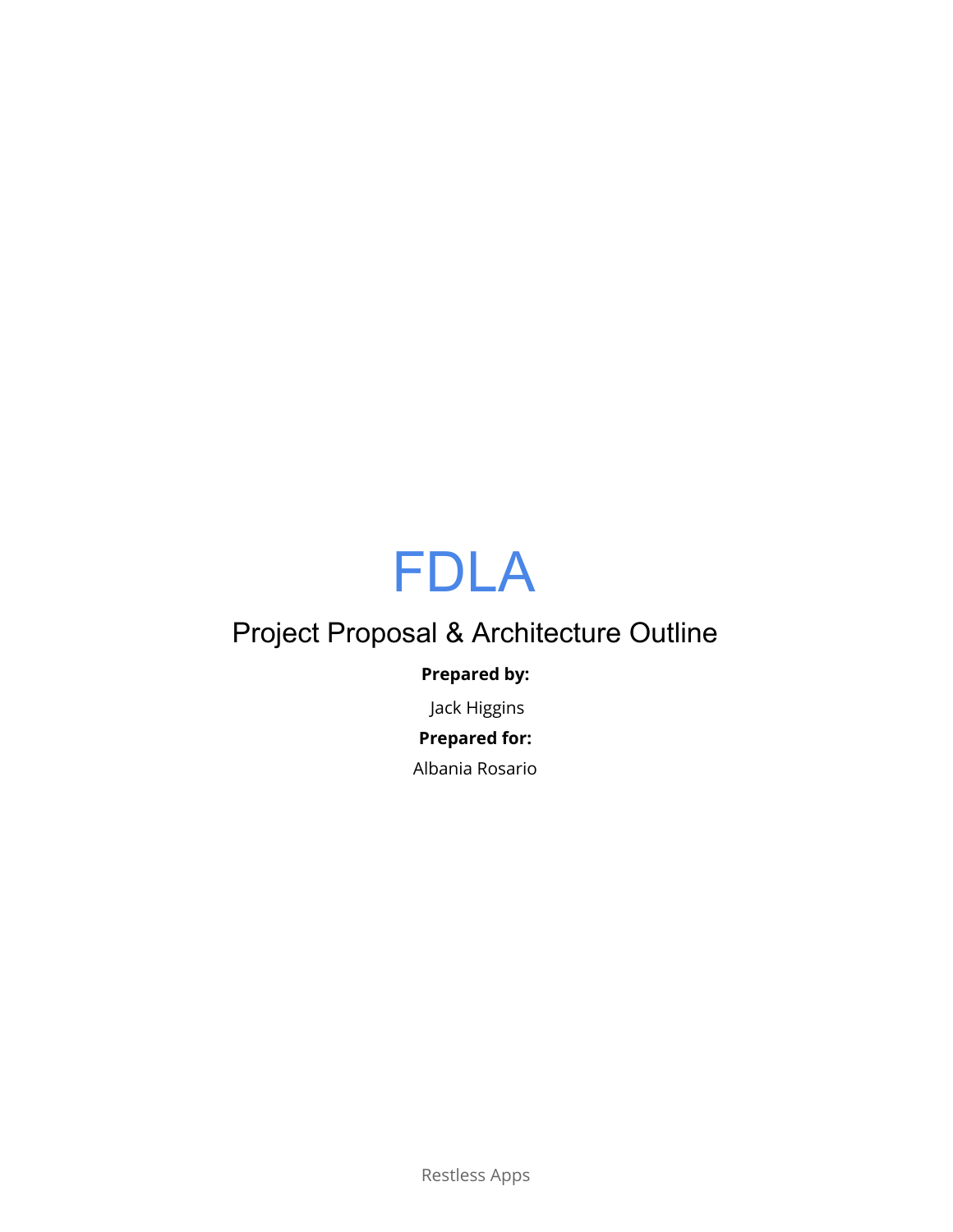## **Project Description:**

The FDLA project is a self sufficient e-commerce platform that allows fashion designers to upload and sell their designs to customers. Following a similar concept as to Amazon, with custom vendors the platform will require little to no intervention from the client.

This project has three main components:

- 1. Mobile Apps for both iOS & Android
- 2. Custom web e-commerce platform
- 3. Admin dashboard

## **Project Scope:**

### **User Website**

● Sign up via Facebook - User will select facebook and the app will open the facebook app,

once user authenticates from facebook he/she is able to enter the app.

● Sign up via email - Users will be able to create a separate account on the app by putting

in the following - Full name, picture, email address, password

- Home Screen: Users will see four options Fashion Events, Collection, Services and Store on the home screen.
- Fashion Events: Fashion Designer will post the Fashion events that the they are hosting, It would show a small description about the event, Date, Time and Venue.
- Products: Products menu will show the products offered with a small description about the product and Customer will select items from product menu, add number of items, select order time and select store to deliver the product.
- Place a service pickup or delivery, Add delivery details.
	- Option to choose current location as the delivery location.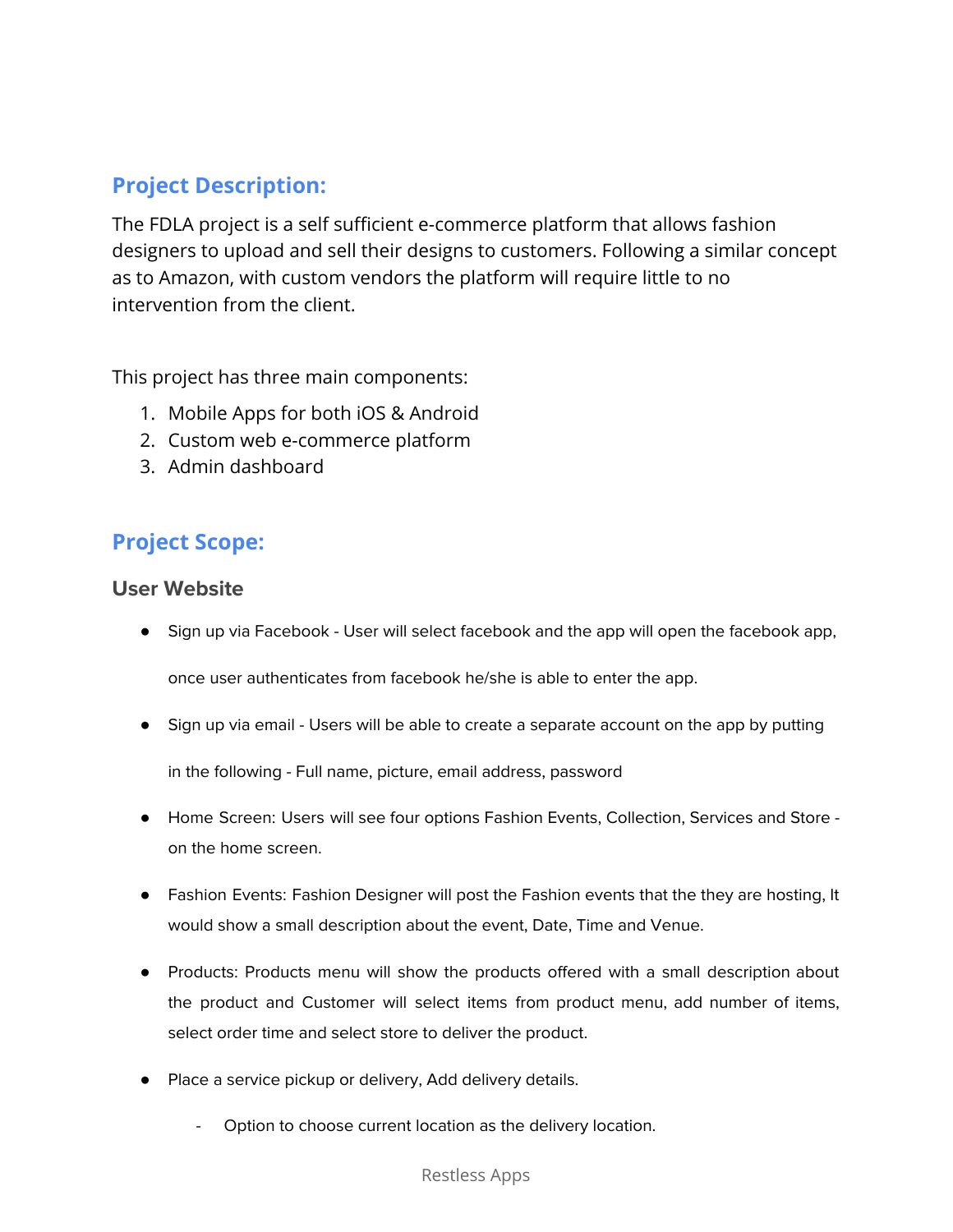- Choose a payment method (cash or card). Stripes integrations for payment gateway.
- After user will place the order, the app will show the invoice to the customer.
- User can also be offered a choice of apply promo codes on the cart screen.
- Track order/service requests See status of the upcoming & In-progress orders and service requests.
- Past order/service requests -The user will be able to see the past orders and service requests that they made over the platform.
- Settings User will be able to manage preferences from here.
	- Update profile details.
	- See referral code and share with other.
	- Update payment preferences.
	- Terms and conditions

## **User App (iOS and Android)**

- Sign up via Facebook User will be able to sign up through facebook tab. Once the user authenticates from facebook he/she is able to enter the app. Sign up via email - Users will be able to create a separate account on the app by putting in the following -
	- Full name,
	- picture,
	- email address,
	- Password
- Home Screen: Users will see four options Fashion Events, Collection, Services and Store on the home screen.
- The customer application will have two sections Event/News and E-commerce.
- Fashion Events: Fashion Designer will post the Fashion events that the they are hosting, It would show a small description about the event, Date, Time and Venue. The user can buy the event tickets in app.
- Products: Products menu will show the products offered with a small description about the product and Customer will select items from product menu, add number of items to the cart, select order time and select store to deliver the product.

#### Restless Apps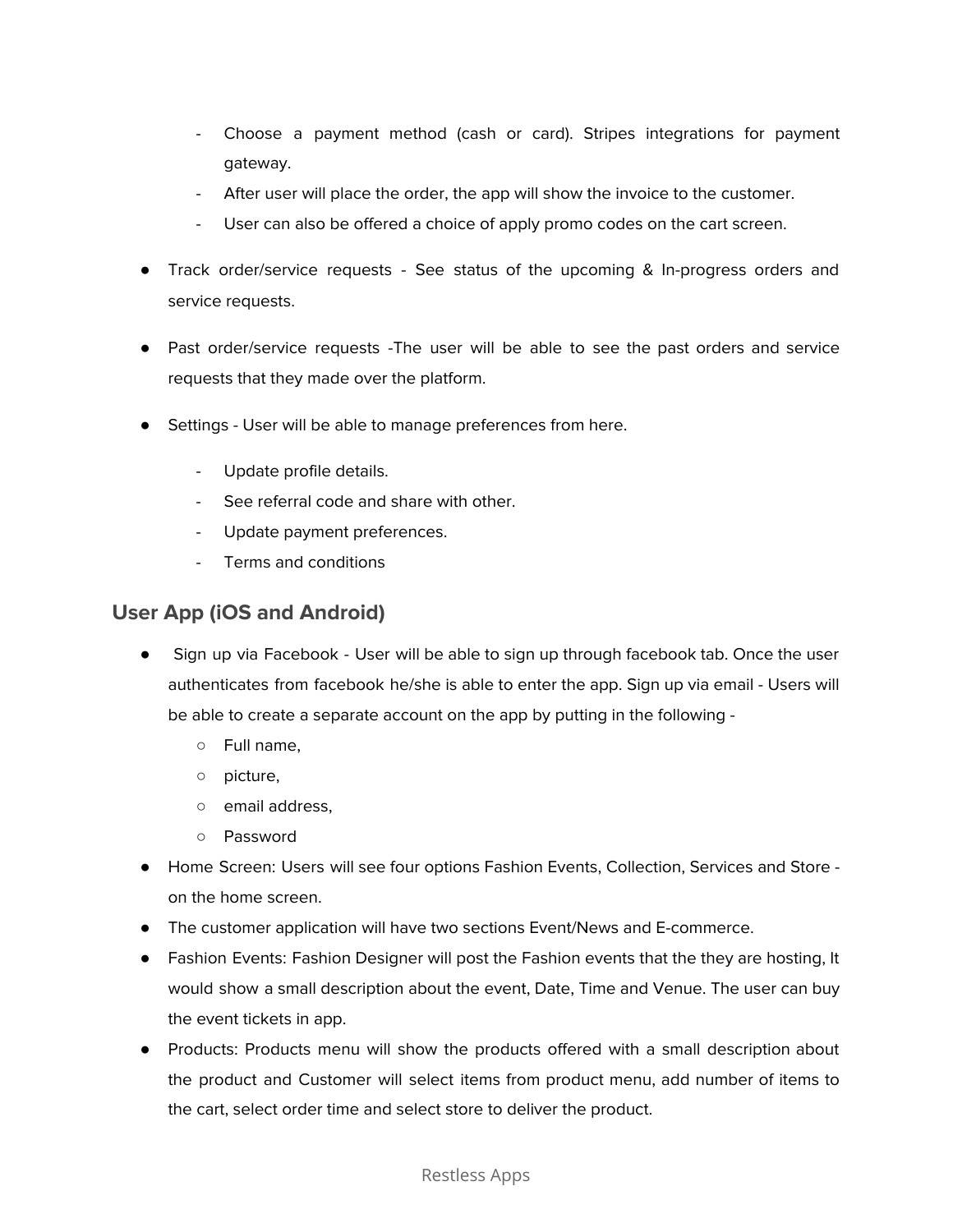- Place a service pickup or delivery, Add delivery details.
	- Option to choose current location as the delivery location.
	- Choose a payment method (cash or card). Stripes integrations for payment gateway.
	- After user will place the order, the app will show the invoice to the customer.
	- User can also be offered a choice of apply promo codes on the cart screen.
- Track order/service requests See status of the upcoming & In-progress orders and service requests in app.

Past order/service requests - The user will be able to see the past orders and service requests that they made over the platform.

- Settings User will be able to manage preferences from here.
- Update profile details.
- See referral code and share with other.
- Update payment preferences.
- Terms and conditions

## **Business Owner Admin Panel (Web)**

- Login The super admin has the ability to login to the system using the valid Email id and the password given by us.
- Dashboard Admin will able to see all important metrics like
	- Total items booked.
	- Today's events
	- Revenue generated.
	- Registered Users.
- User Management
	- View list of registered users
	- Block/unblock a user.
- Events/Products management
	- Add/Edit Fashion Events.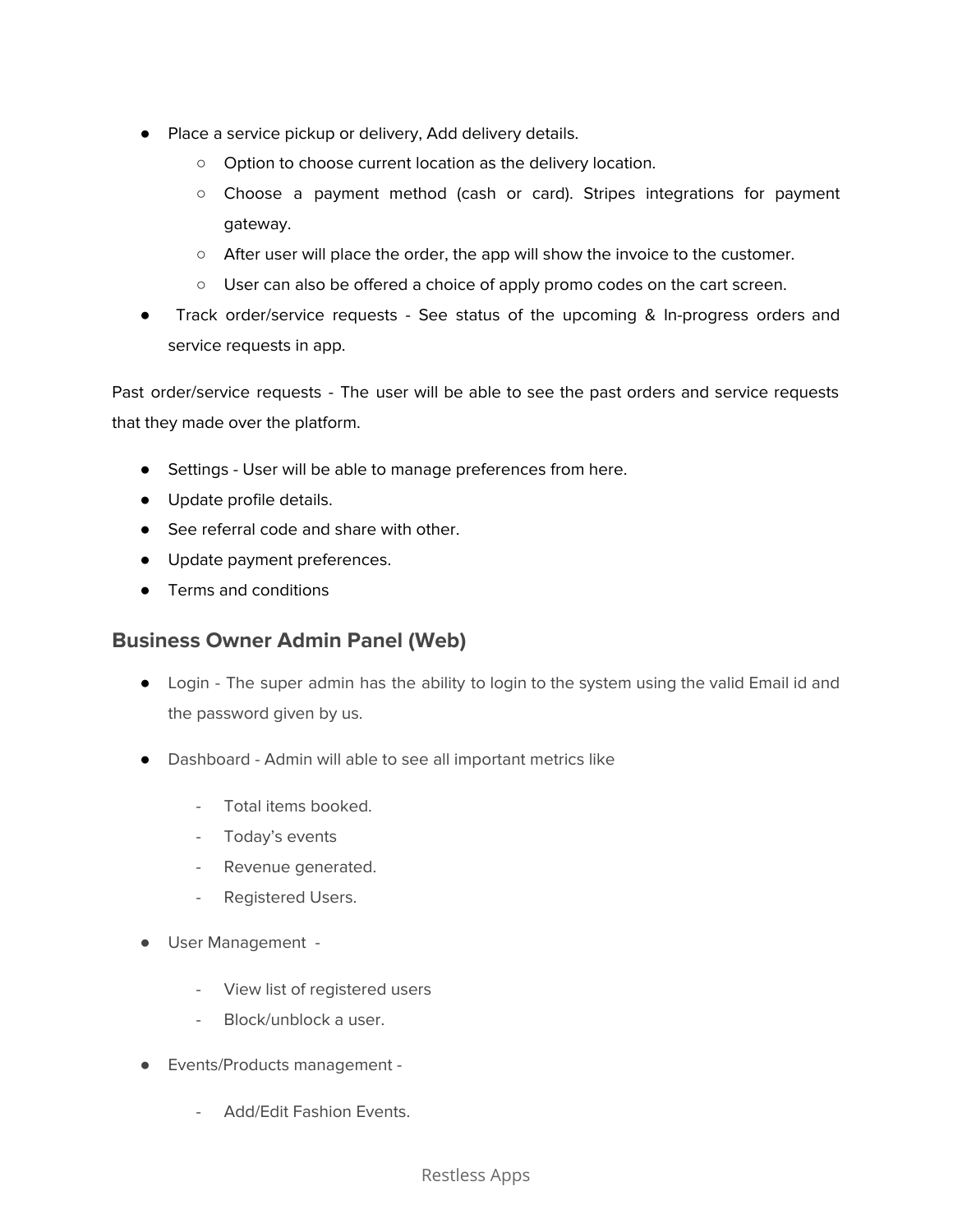- Add/Edit events.
- View list of products/events.
- In Stock/Out of stock items
- Block/Unblock an item/events.
- Order/request management
	- View history and record of all the Orders/service requests.
	- Filters to check products/Categories related orders.
	- Able to cancel or block the orders

## **1.1. Fashion Designer Panel (Web)**

- Signup/Login The chef will be able to sign up on the platform using sign up information -
	- full name
	- email address
	- contact number.
	- The admin will approve/decline the sign up request.
	- The Fashion designer will be able to login to the platform using email address and Password.
- Home screen The Fashion Designer would be able to see the service requests and orders. The chef can take the required actions on the received requests.
- The fashion designers can run their own promotions.
- Products Designers will have the ability to create products and list them on the platform, products must be approved by the admin before they go live.
- Settings User will be able to manage preferences from here.
	- Update profile details.
	- Logout